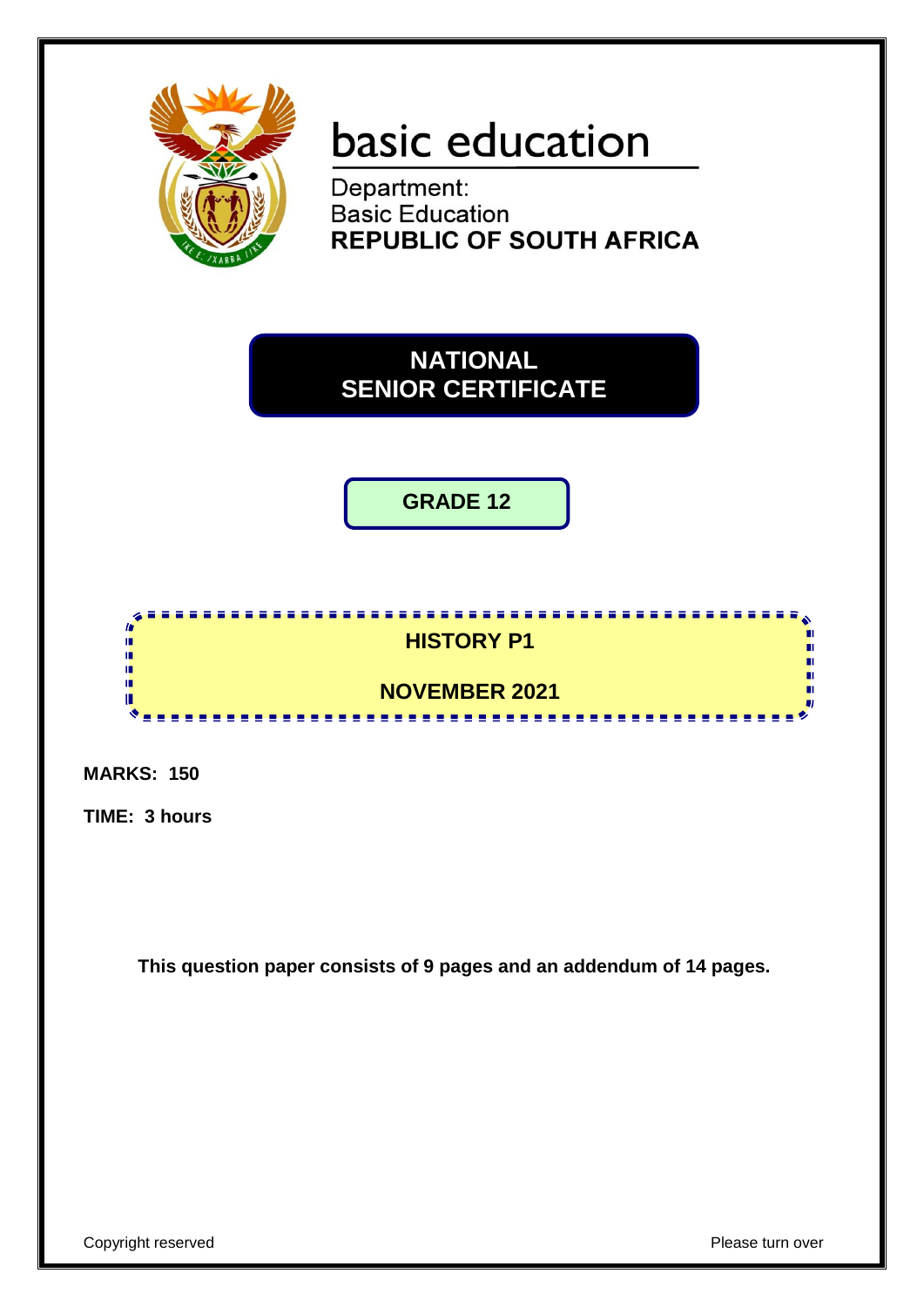#### **INSTRUCTIONS AND INFORMATION**

1. This question paper consists of SECTION A and SECTION B based on the prescribed content framework in the CAPS document.

#### **SECTION A: SOURCE-BASED QUESTIONS**

- QUESTION 1: THE COLD WAR: THE ORIGINS OF THE COLD WAR
- QUESTION 2: INDEPENDENT AFRICA: CASE STUDY ANGOLA

QUESTION 3: CIVIL SOCIETY PROTESTS FROM THE 1950s TO THE 1970s: THE US CIVIL RIGHTS MOVEMENT

#### **SECTION B: ESSAY QUESTIONS**

- QUESTION 4: THE EXTENSION OF THE COLD WAR: CASE STUDY VIETNAM
- QUESTION 5: INDEPENDENT AFRICA: CASE STUDY THE CONGO

QUESTION 6: CIVIL SOCIETY PROTESTS FROM THE 1950s TO THE 1970s: THE BLACK POWER MOVEMENT

- 2. SECTION A consists of THREE source-based questions. Source material that is required to answer these questions can be found in the ADDENDUM.
- 3. SECTION B consists of THREE essay questions.
- 4. Answer THREE questions as follows:
	- 4.1 At least ONE must be a source-based question and at least ONE must be an essay question.
	- 4.2 The THIRD question may be either a source-based question or an essay question.
- 5. You are advised to spend at least ONE hour per question.
- 6. When answering the questions, you should apply your knowledge, skills and insight.
- 7. You will be disadvantaged by merely rewriting the sources as answers.
- 8. Number the answers correctly according to the numbering system used in this question paper.
- 9. Write neatly and legibly.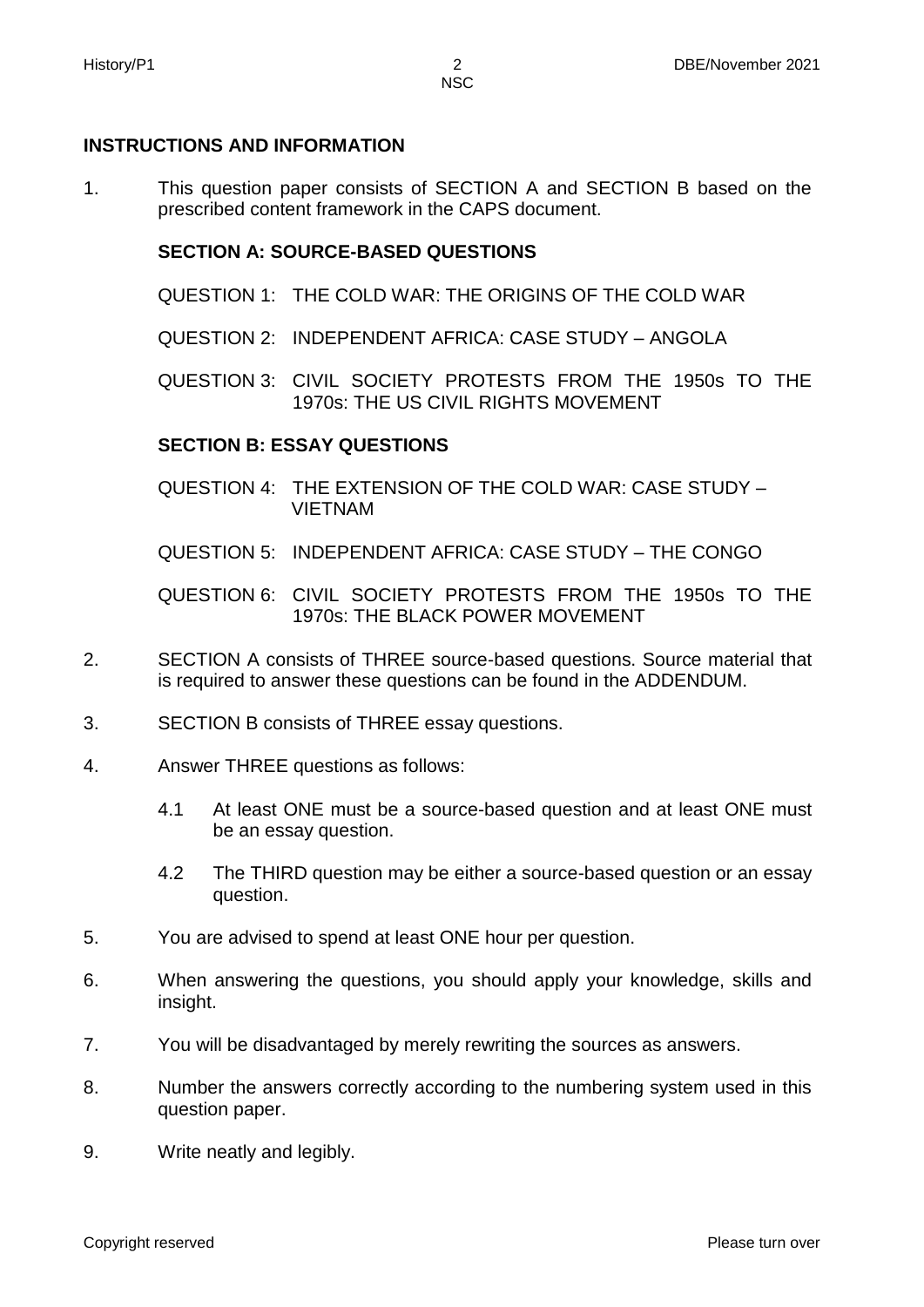# **SECTION A: SOURCE-BASED QUESTIONS**

Answer at least ONE question, but not more than TWO questions, in this SECTION. Source material that is required to answer these questions is contained in the ADDENDUM.

### **QUESTION 1: HOW DID THE MARSHALL PLAN INTENSIFY COLD WAR TENSIONS BETWEEN THE UNITED STATES OF AMERICA (USA) AND THE SOVIET UNION (USSR) FROM 1947?**

Study Sources 1A, 1B, 1C and 1D and answer the questions that follow.

- 1.1 Study Source 1A.
	- 1.1.1 Quote TWO pieces of evidence from the source to show that post-war Europe was in dire straits. (2 x 1) (2)
	- 1.1.2 Explain why the United States was the only world power not structurally affected by the Second World War. (1 x 2) (2)
	- 1.1.3 Define the term *satellite states* in your own words. (1 x 2) (2)
	- 1.1.4 Using the information in the source and your own knowledge, explain why the Soviet Union and its satellites states refused to join the Marshall Plan.  $(2 \times 2)$ (4)
- 1.2 Use Source 1B.
	- 1.2.1 Name FOUR aspects in the source at which the Marshall Plan was directed to assist with the return of normal economic conditions in the world.  $(4 \times 1)$ (4)
	- 1.2.2 Explain how the Marshall Plan intended to prevent the spread of communism in Western Europe. (1 x 2) (2)
	- 1.2.3 State TWO conditions, as suggested in the source, that had to be satisfied in order to achieve European recovery. (2 x 1) (2)
	- 1.2.4 Comment on the usefulness of this source when researching the intention of the Marshall Plan.  $(2 \times 2)$ (4)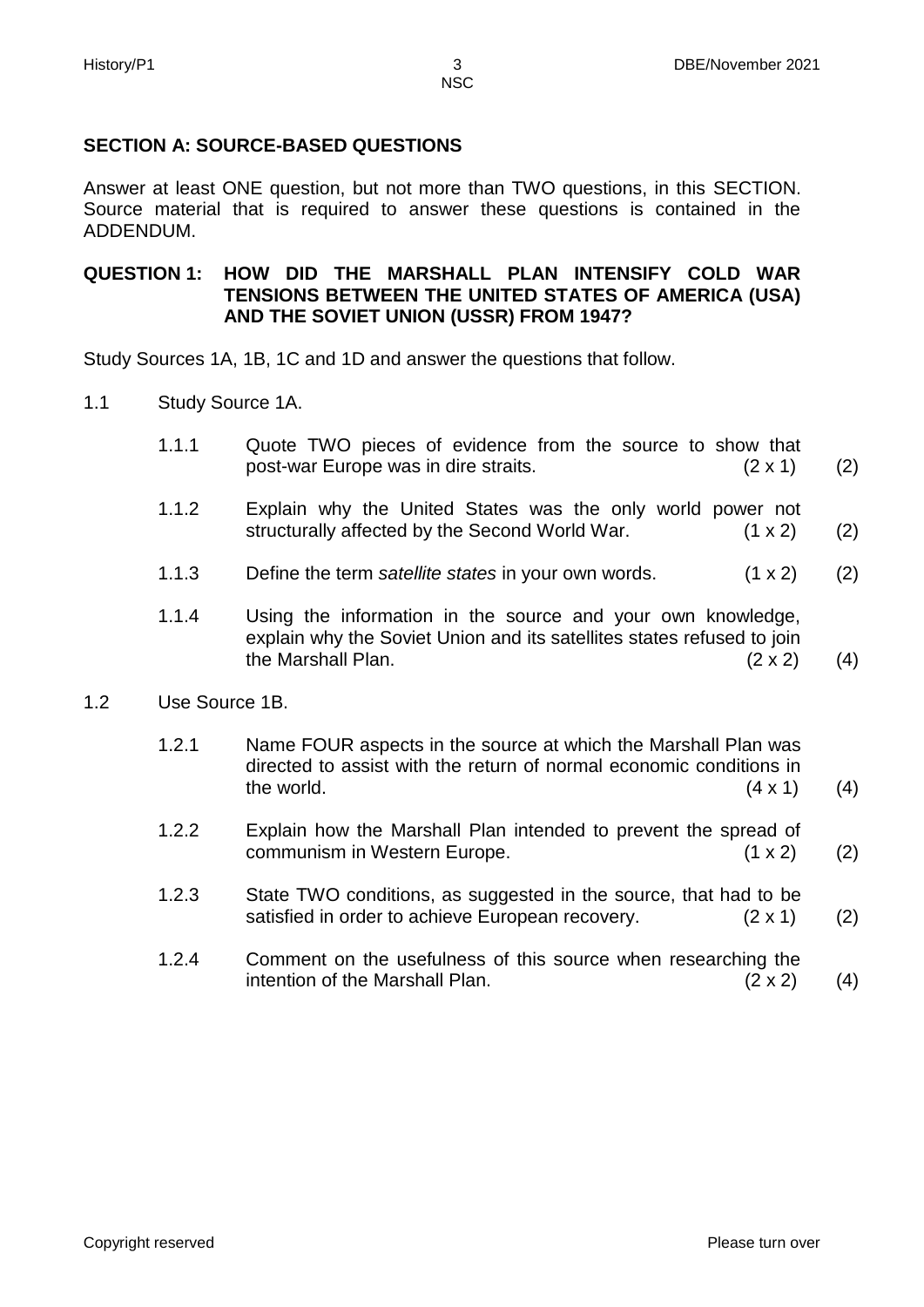- 1.3 Consult Source 1C.
	- 1.3.1 Name the TWO governments in the source who met with Molotov in Paris on 2 July 1947.  $(2 \times 1)$ (2)
	- 1.3.2 According to the source, why did Molotov object to Germany receiving economic assistance through the Marshall Plan? (2 x 1) (2)
	- 1.3.3 Explain the concept *economic imperialism* in the context of the  $\text{Gold War.}$  (1 x 2) (2)
	- 1.3.4 Using the information in the source and your own knowledge, explain why the Soviet Union forced the Eastern European allies to reject the Marshall Plan. (2 x 2) (4)
- 1.4 Study Sources 1B and 1C. Explain how the information in Source 1B differs from the evidence in Source 1C regarding the assistance given to Europe by the US government.  $(2 \times 2)$  (4)
- 1.5 Refer to Source 1D.
	- 1.5.1 Explain the messages that are conveyed in the source regarding the implementation of the Marshall Plan from 1947. (2 x 2) (4)
	- 1.5.2 Comment on the significance of the word 'EUROPE' in the context of the implementation of the Marshall Plan.  $(1 \times 2)$ (2)
- 1.6 Using the information in the relevant sources and your own knowledge, write a paragraph of about EIGHT lines (about 80 words) explaining how the Marshall Plan intensified Cold War tensions between the USA and the USSR from 1947. (8)

**[50]**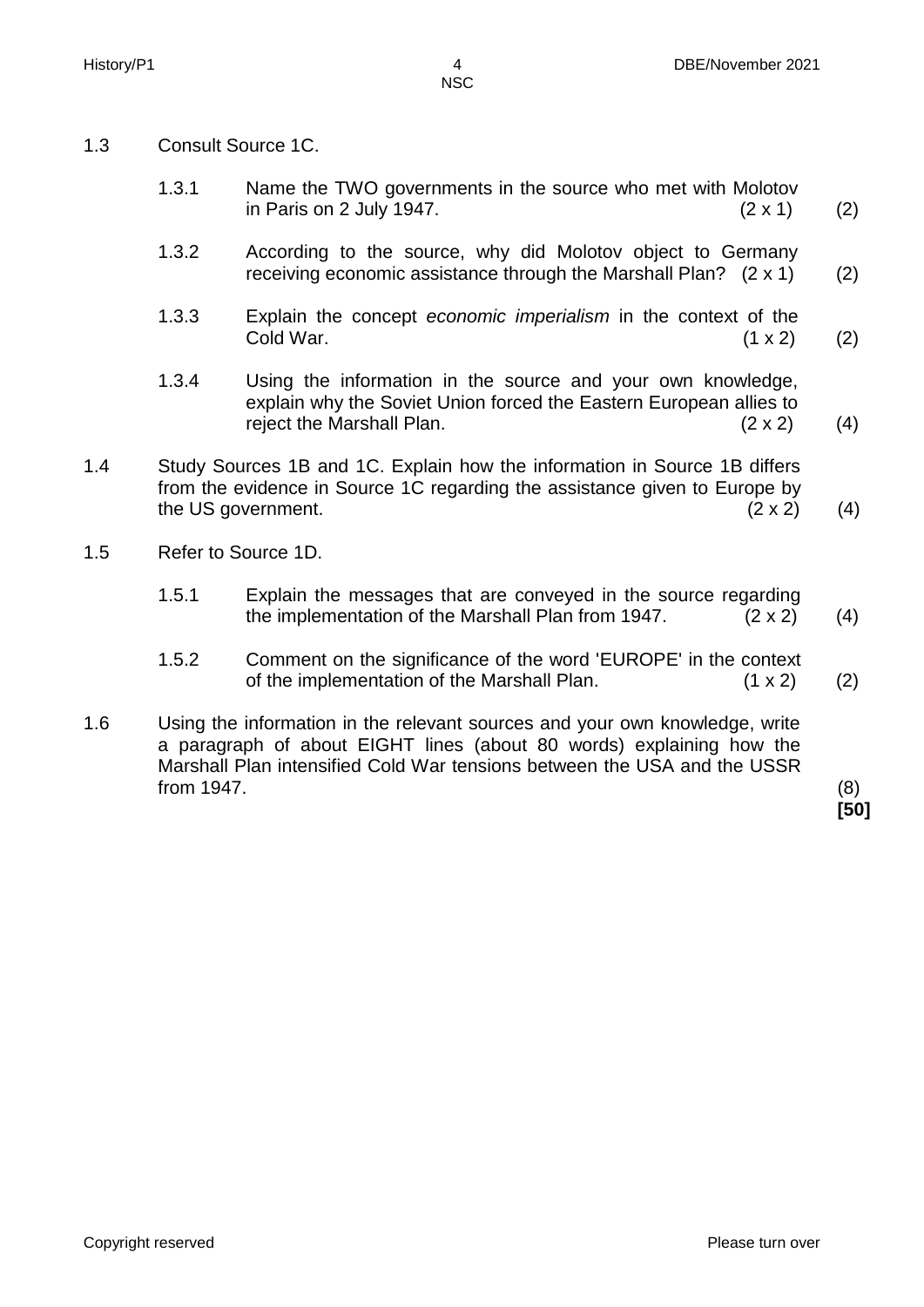### **QUESTION 2: WHY DID FOREIGN POWERS BECOME INVOLVED IN THE ANGOLAN CIVIL WAR BETWEEN 1974 AND 1976?**

Study Sources 2A, 2B, 2C and 2D and answer the questions that follow.

- 2.1 Study Source 2A.
	- 2.1.1 What incident, according to the source, led to the process of decolonisation in Portugal? (1 x 1) (1)
	- 2.1.2 Define the concept *decolonisation* in your own words. (1 x 2) (2)
	- 2.1.3 Name the THREE liberation movements in the source that signed the Alvor Agreement in 1975. (3 x 1) (3)
	- 2.1.4 Using the information in the source and your own knowledge, explain what led to the collapse of the Alvor Accord in 1975. (2 x 2) (4)
- 2.2 Use Source 2B.
	- 2.2.1 Name the TWO countries in the source that decided to defend the MPLA government. (2 x 1) (2)
	- 2.2.2 In the context of the Cold War in Angola, explain the term *domino effect*. (1 x 2) (2)
	- 2.2.3 Quote evidence from the source that suggests that the Soviet Union was attempting to establish a military base in Angola. (1 x 2) (2)
	- 2.2.4 In the context of the Cold War, what is implied by the words, 'American officials knew that the Angolan Civil War served as a real threat to its interests throughout all of Africa'? (2 x 2) (4)

#### 2.3 Read Source 2C.

- 2.3.1 Why, according to the source, was the question of South Africa coming to an arrangement with the MPLA a non-starter?  $(1 \times 2)$ (2)
- 2.3.2 Name TWO South African state agencies, referred to in the source, that met with both the FNLA and UNITA in Angola as well as Europe in 1975.  $(2 \times 1)$ (2)
- 2.3.3 Comment on the meaning of the statement, 'an Angola under their (FNLA and UNITA) control would form part of an anti-Communist bloc in southern Africa'. (1 x 2) (2)
- 2.3.4 Using the information in the source and your own knowledge, explain why South Africa provided limited military aid and funding to both the FNLA and UNITA. (2 x 2) (4)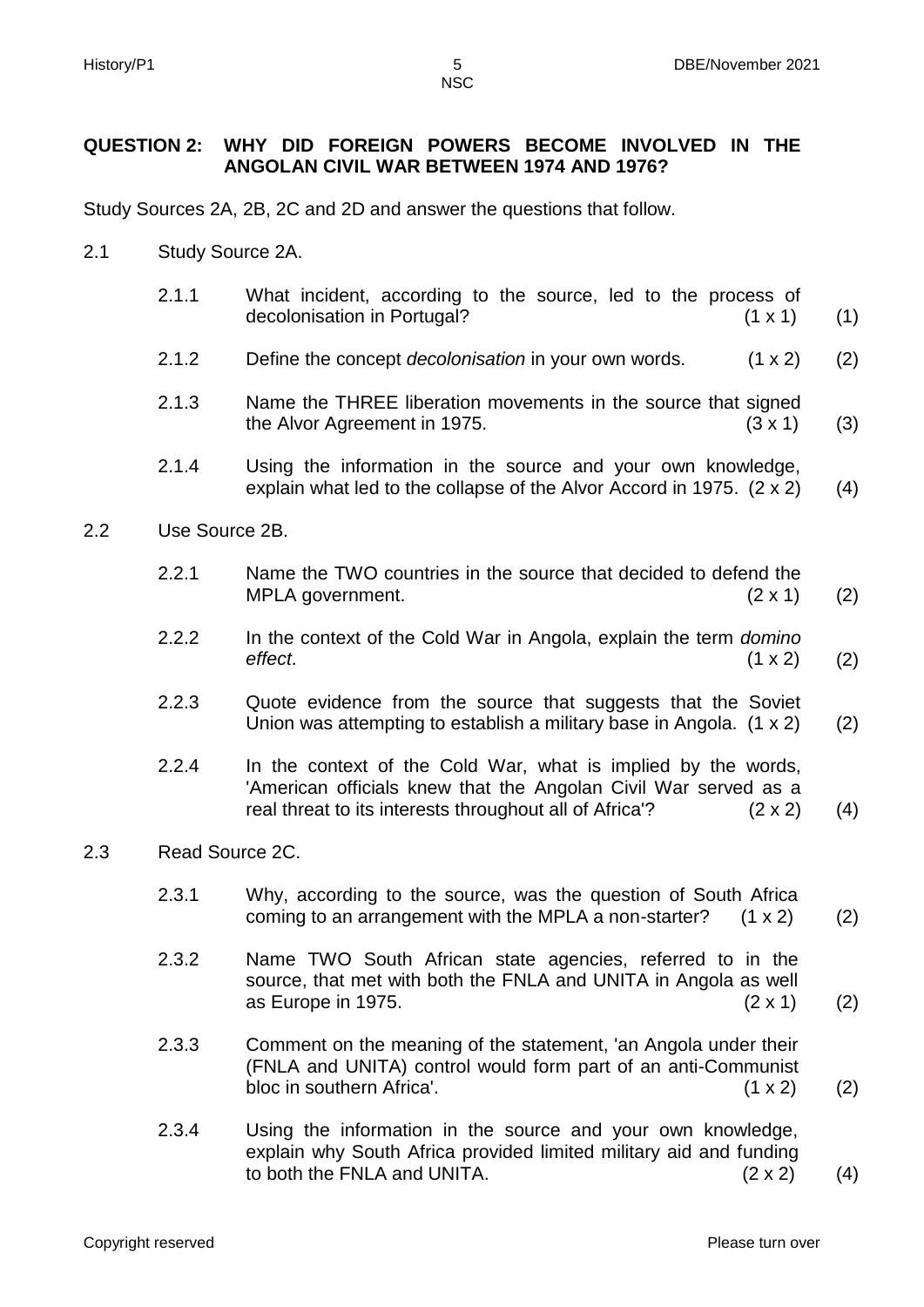- 2.4 Refer to Sources 2B and 2C. Explain how these sources are similar regarding the involvement of the USA and South Africa in the Angolan Civil War between 1974 and 1976.  $(2 \times 2)$  (4)
- 2.5 Consult Source 2D.
	- 2.5.1 What messages are conveyed in this poster regarding the involvement of the USA and South Africa in the Angolan Civil War between 1974 and 1976? (2 x 2) (4)
	- 2.5.2 Explain the limitations of this source to a historian researching the Angolan Civil War between 1974 and 1976. (2 x 2) (4)
- 2.6 Using the information in the relevant sources and your own knowledge, write a paragraph of about EIGHT lines (about 80 words) explaining why foreign powers became involved in the Angolan Civil War between 1974 and 1976. (8)

**[50]**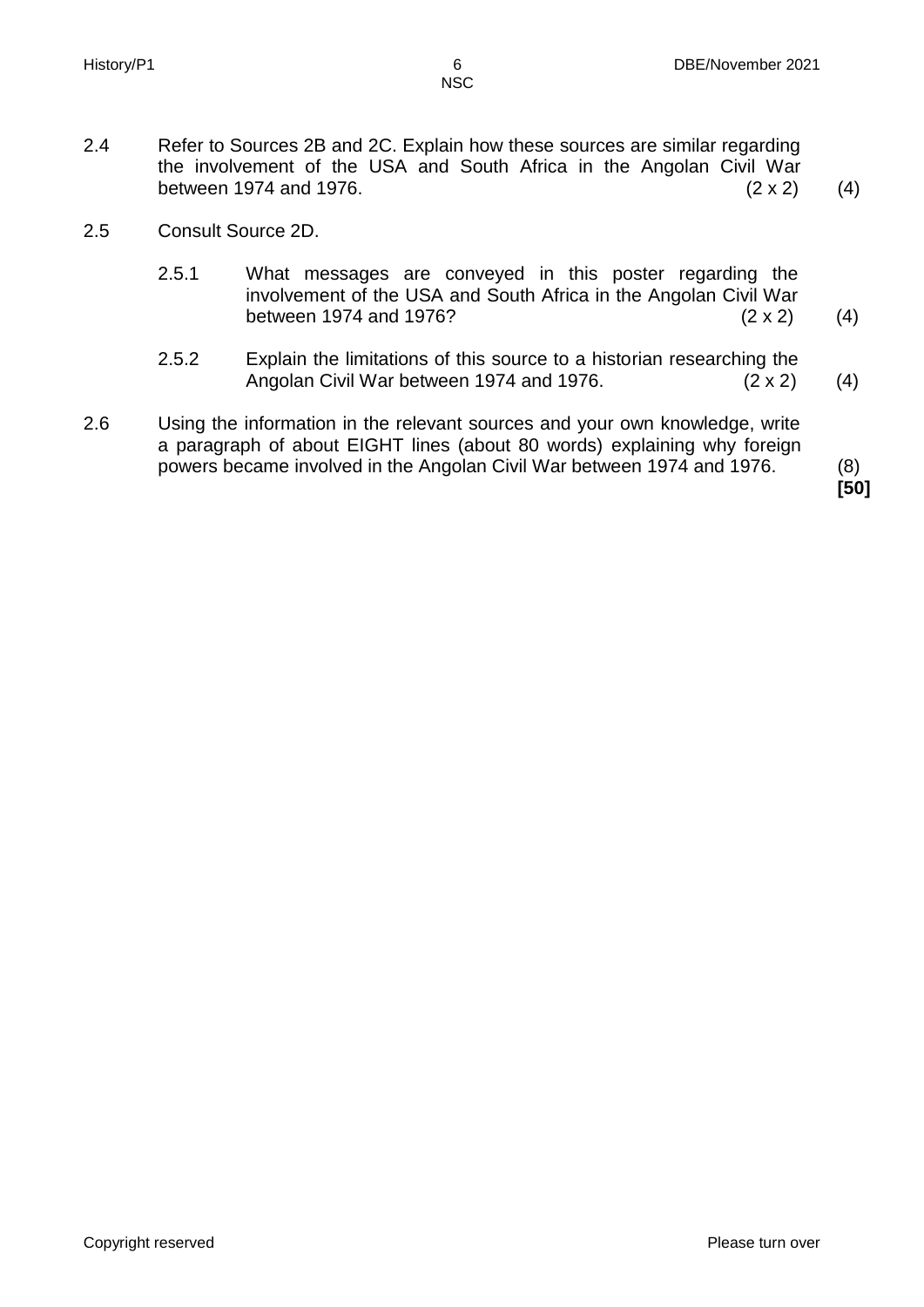#### **QUESTION 3: HOW DID DIFFERENT FORMS OF SIT-INS CONTRIBUTE TO DESEGREGATION OF PUBLIC FACILITIES IN THE UNITED STATES OF AMERICA (USA) DURING THE 1960s?**

Study Sources 3A, 3B, 3C and 3D and answer the questions that follow.

#### 3.1 Read Source 3A.

- 3.1.1 Quote the non-violent protest action from the source that the four college students from North Carolina were involved in. (1 x 1) (1)
- 3.1.2 Define the term *boycott* in your own words. (1 x 2) (2)
- 3.1.3 Explain what is implied by the statement, 'By the end of the week, more than a thousand young people were involved in the sit-in', in the context of ending segregation in the USA.  $(2 \times 2)$ (4)
- 3.2 Consult Source 3B.
	- 3.2.1 Who, according to the source, was the leader of the Tougaloo Nine?  $(1 \times 1)$ (1)
	- 3.2.2 In the context of segregation in the USA, comment on what is conveyed by the words, 'There's a Coloured library on Mill Street'.  $(2 \times 2)$

(4)

- 3.2.3 How, according to the source, did the following react to the trial of the Tougaloo Nine at the courthouse?
	- (a) Whites (1 x 1) (1)
	- (b) Blacks (1 x 1) (1)
- 3.2.4 Explain why this source is reliable for a historian researching the non-violent action by African Americans to integrate facilities in United States during the 1960s. (2 x 2) (4)

#### 3.3 Study Source 3C.

- 3.3.1 Explain the messages that are conveyed in the photograph regarding the 'swim-in' that took place in Raleigh, North Carolina on 7 August 1962. (2 x 2) (4)
- 3.3.2 What conclusion can be drawn from the photograph regarding the two separate groups that are outside the swimming pool, in the context of integration? (1 x 2) (2)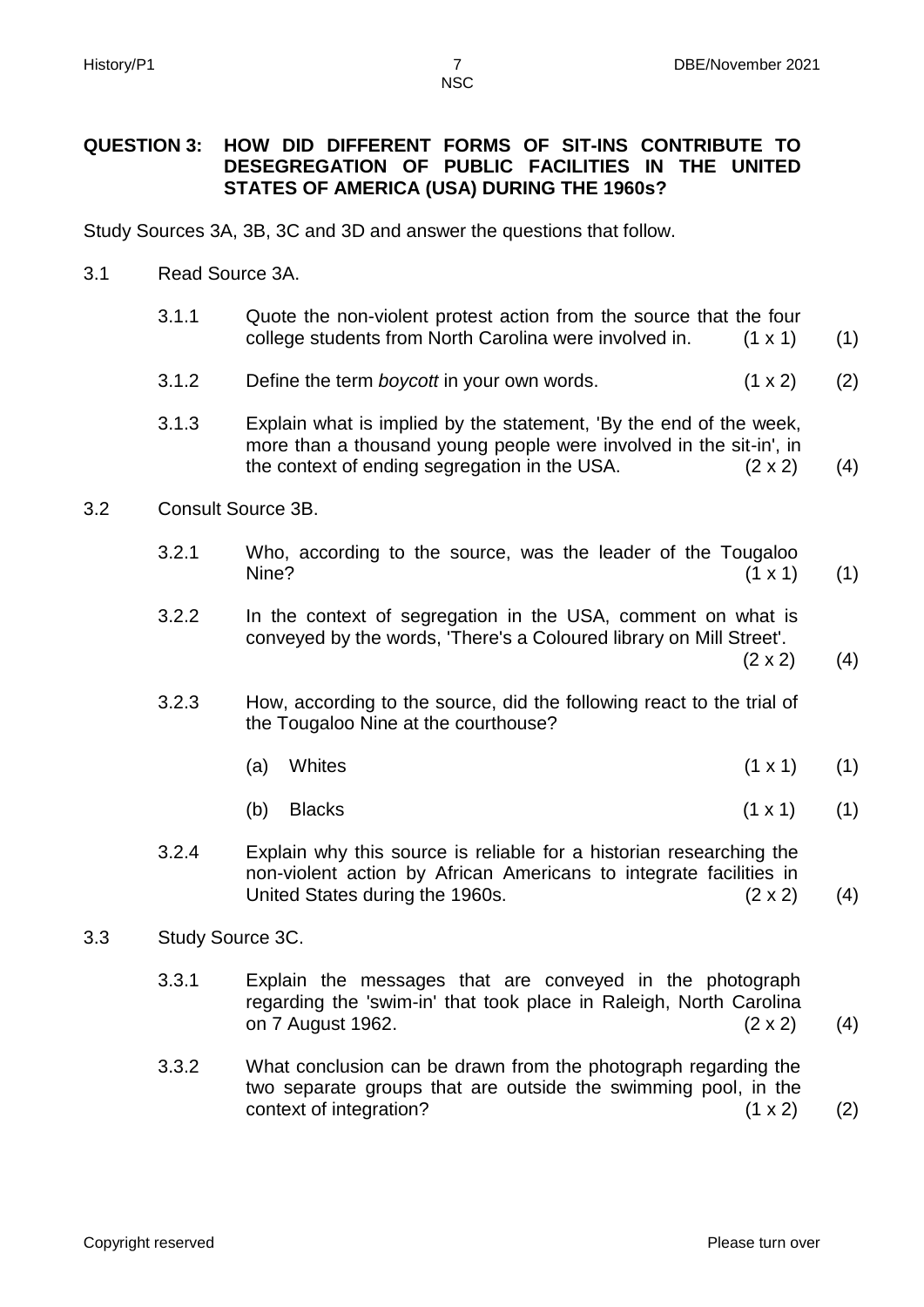3.4 Use Source 3D.

| 3.4.1 | Quote THREE pieces of evidence from the source that suggests         |     |
|-------|----------------------------------------------------------------------|-----|
|       | that the Civil Rights Movement's non-violent strategy to             |     |
|       | desegregate facilities in the South was a success.<br>$(3 \times 1)$ | (3) |

- 3.4.2 Explain the term *integration* in the context of the Civil Rights Movement. (1 x 2) (2)
- 3.4.3 List FOUR facilities in the source that President Kennedy requested should be open to all Americans. (4 x 1) (4)
- 3.4.4 Name the legislation in the source that outlawed racial segregation in public facilities and employment in 1964.  $(1 \times 1)$ (1)
- 3.4.5 Using the information in the source and your own knowledge, explain why McCain on 1 February 1960 felt sitting on a stool was:
	- (a) 'most relieving'  $(1 \times 2)$ (2)
	- (b) 'most cleansing feeling that I ever felt'  $(1 \times 2)$ (2)
- 3.5 Compare Sources 3A and 3D. Explain how the information in Source 3A supports the evidence in Source 3D regarding the non-violent protest to desegregate facilities in the United States of America during the 1960s.
	- $(2 \times 2)$  (4)
- 3.6 Using the information in the relevant sources and your own knowledge, write a paragraph of about EIGHT lines (about 80 words) explaining how the different forms of sit-ins contributed to desegregation of public facilities in the United States of America during the 1960s. (8)

**[50]**